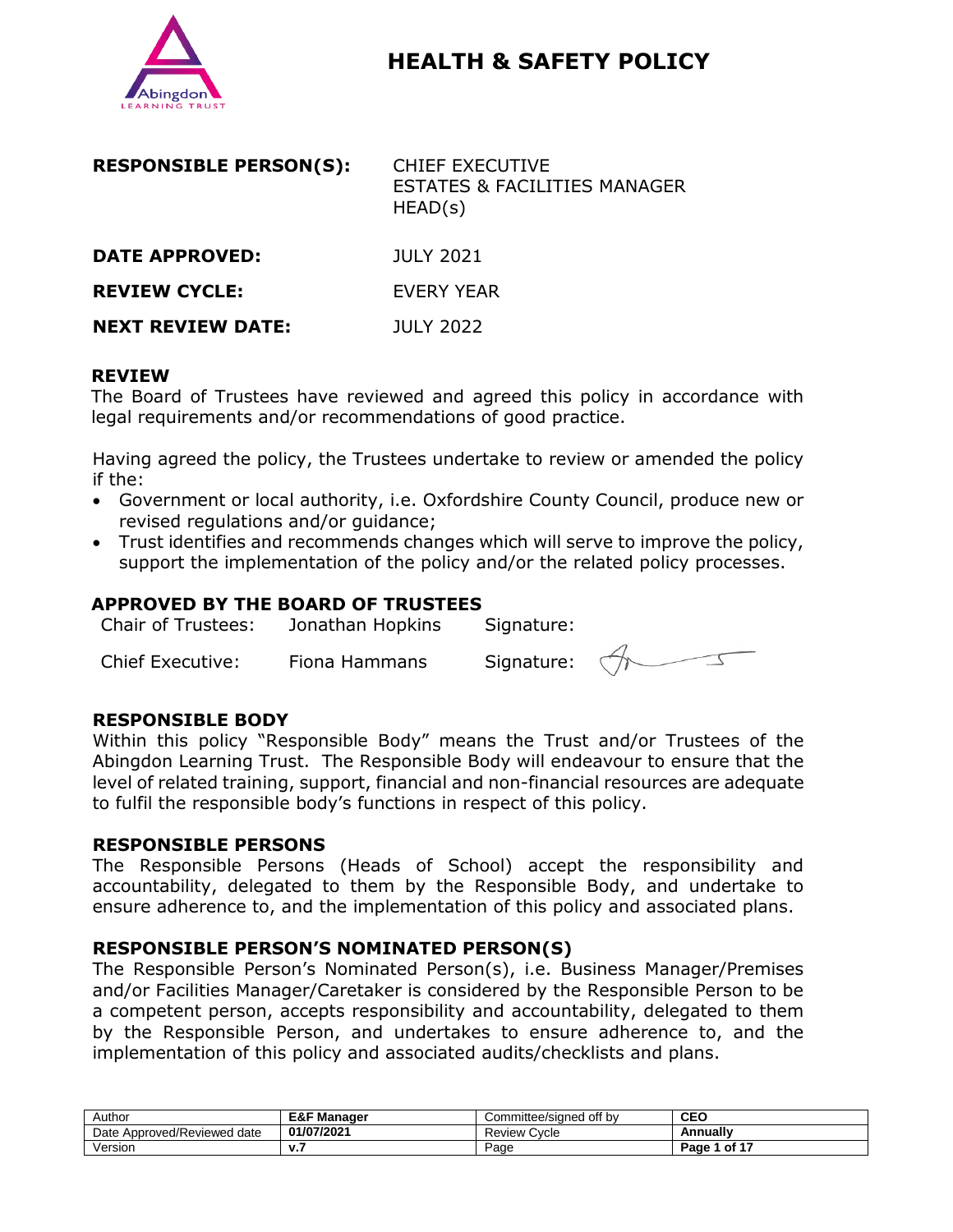# **Introduction**

The "Health & Safety at Work etc. Act 1974" (HASAW) and subsequent regulations place obligations upon employers, their employees, and the self-employed, in respect of measures to safeguard everyone involved in, or affected by, work activities.

These obligations have been developed during the years since the original HASAW and through the issuing of regulations and approved codes of practice.

This process of development may be expected to continue and has been given additional impetus through the embodiment into UK law of EC Directives, of which the "Management of Health & Safety at Work Regulations 1999" is a significant example.

This Health & Safety policy serves the dual purpose of drawing together into one document those procedures and guidelines which have been developed within the Trust in response to the regulations that currently apply and a framework for future developments and updating that may apply as necessary.

Responsibility for the production, updating, and development of this policy lies with the Chief Executive Officer, but the actual updating and amendment may be delegated.

All employees and contractors are required to be familiar with this policy, to understand it and to act in accordance with its requirements.

All employees and contractors have a legal obligation to work and act with due regard to the Health & Safety of themselves and others, to co-operate in complying with statutory duties, and not to intentionally or recklessly misuse anything provided by the school in the interests of health, safety and welfare.

This policy is issued with the authority of the Chief Executive Officer and its requirements are binding upon all employees.

| Author                            | <b>E&amp;F Manager</b> | off by<br>Committee/sianed | <b>CEO</b>   |
|-----------------------------------|------------------------|----------------------------|--------------|
| Approved/Reviewed<br>Date<br>date | 01/07/2021             | Cycle<br>Review            | Annually     |
| Version                           | v.,                    | Page                       | Page 2 of 17 |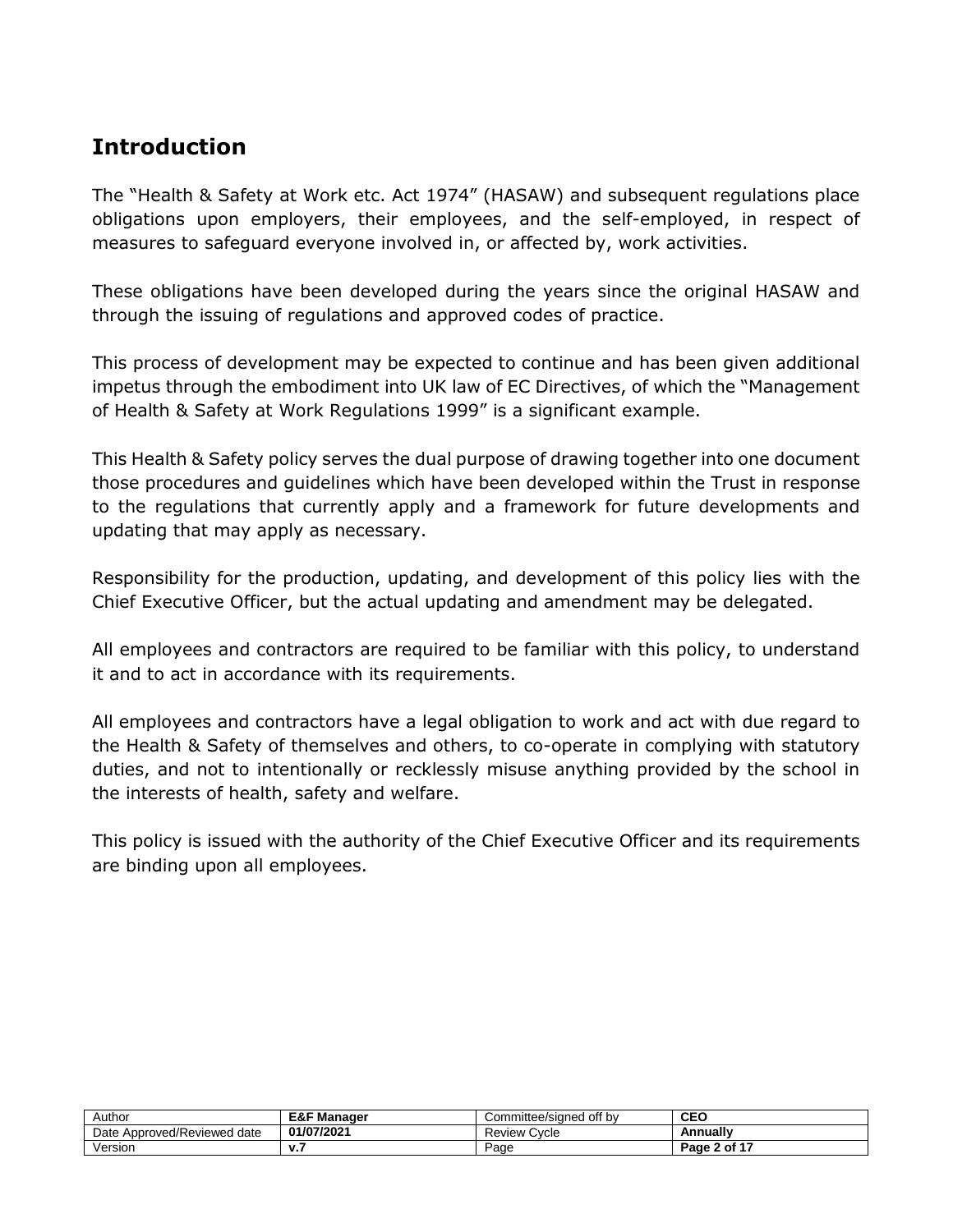# **Statement of Intent**

The Chief Executive Officer fully accepts their responsibilities under the "Health & Safety at Work Act 1974" to provide the resources to ensure the health, safety and welfare of both staff and pupils.

The Responsible Body is committed to identifying, then eliminating or controlling, any hazards encountered in their schools or on school sites.

The Chief Executive Officer will monitor this policy and revise it as necessary, through the appropriate committee of the Trust Board.

The Responsible Body is committed to the Health & Safety of others, not employed by the Responsible Body, who may be affected by the activities of the school, including pupils, volunteers, visitors, Trust executive and central team members, and contractors on site.

| Author                            | Manager<br>E&F | Committee/sianed off by:<br>ا∪ت | <b>CEO</b>   |
|-----------------------------------|----------------|---------------------------------|--------------|
| Approved/Reviewed<br>Date<br>date | 01/07/2021     | <b>Review</b><br><b>Cvcle</b>   | Annually     |
| Version                           | v.,            | Page                            | Page 3 of 17 |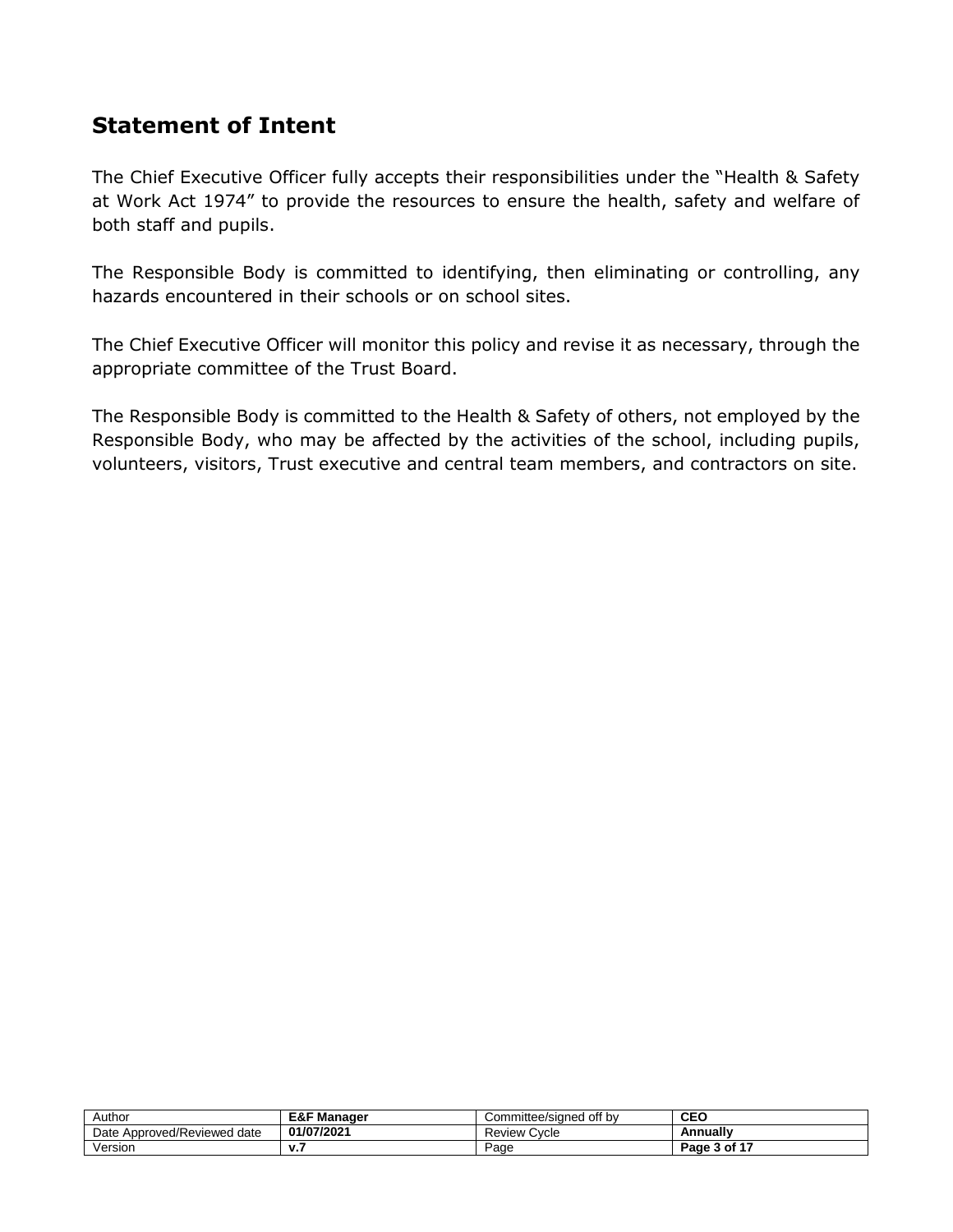# **Organisation**

The organisational arrangement for staff with health & safety responsibilities is represented diagrammatically for schools, below.



| Author                         | E&F<br>Manager | Committee/sianed off by | CEO          |
|--------------------------------|----------------|-------------------------|--------------|
| Approved/Reviewed date<br>Date | 01/07/2021     | <b>Review Cycle</b>     | Annually     |
| Version                        | v.,            | Page                    | Page 4 of 17 |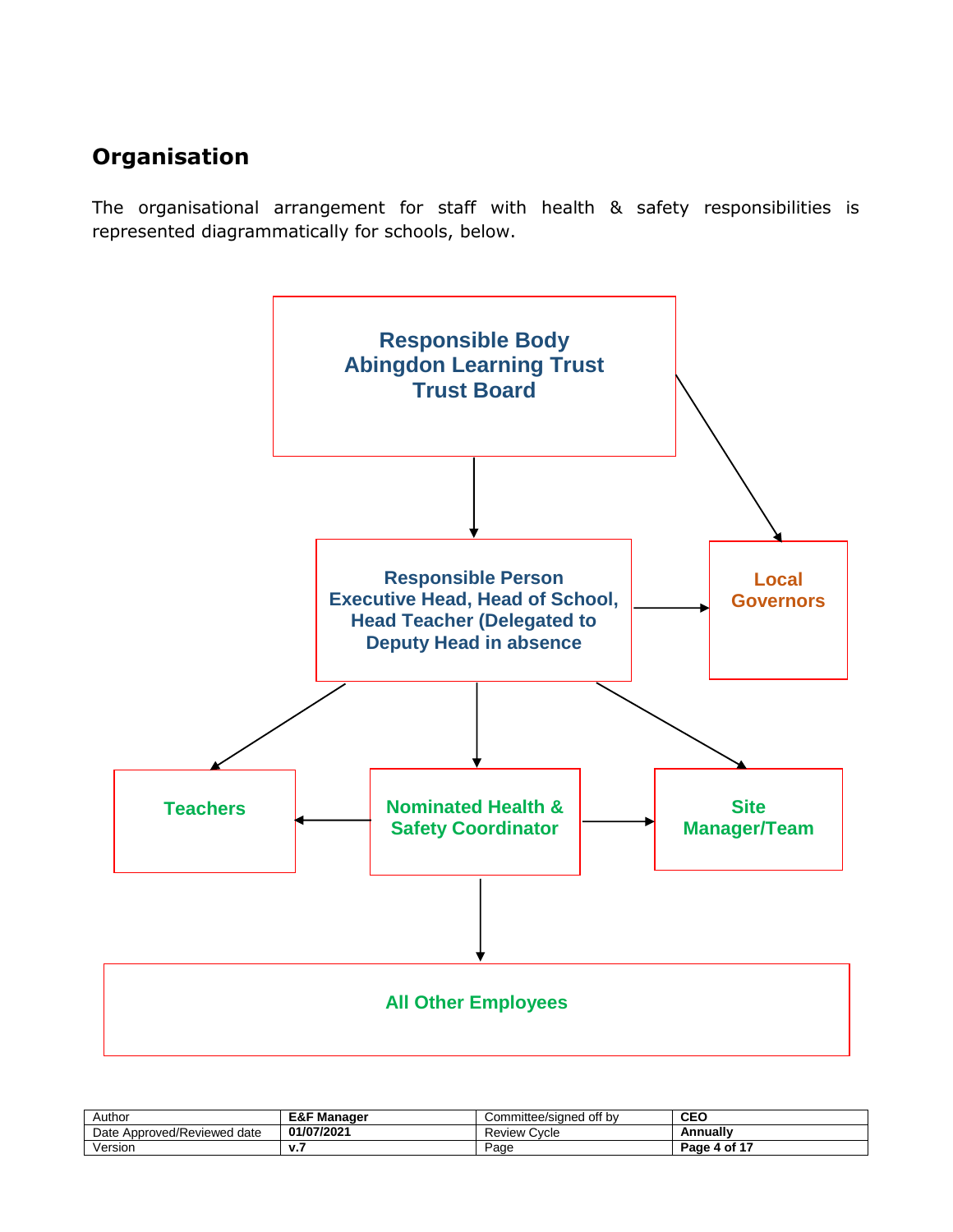### **ROLES & RESPONSIBILITIES: TRUSTEES and LOCAL GOVERNORS**

Trustees of the Responsible Body are collectively liable and responsible for ensuring that the Responsible Body's Health & Safety is developed maintained, consistently implemented and adhered to by all persons on the Responsible Body's premises and sites. Through such measures, the Trustees will be discharging their legal requirement of ensuring the health, safety and welfare of the trust's employees and the Health & Safety of those not in their employment i.e. pupils, volunteers, visitors and contractors.

The Trustees must also ensure that the Responsible Person(s) (the Heads – including the Executive Head, Head Teacher and Heads of School) operate safe school premises with safe equipment, materials and substances.

The Trustees also ensure adherence to policy, procedures, protocols and standards.

To ensure the above, Trustees will appoint a H&S lead trustee (please see Appendix 2 for details) who will work with the CEO to ensure the implement and adhere to the H&S policy.

Members of Local Academy Boards (LABs) – in particular the H&S lead local governor (please see Appendix 3 for details) - will periodically inspect schools and ask questions of whom they so wish, to check and ensure compliance with Responsible Body's Health & Safety policy.

## **ROLES & RESPONSIBILITIES: HEADS (Executive Head, Head Teacher, Heads of School)**

As the Responsible Person in their school/s, the Head is responsible for ensuring the health, safety and welfare of all the employees, pupils, visitors and contractors in their school. The Responsible Person may delegate such responsibility to Nominated Person(s), but in delegating such responsibilities and duties the Responsible Person maintains overall leadership and management responsibility for ensuring, maintaining and evidencing compliance with the requirements of the Health & Safety policy.

Head duties also include responsibility for all activities organised on behalf of the school but being undertaken away from the school site.

The Head is responsible for (but is able to delegate to appropriate staff):

a) ensuring compliance with Health & Safety law and all Health & Safety related matters within and affecting their school premises and site(s)

| Author                              | <b>E&amp;F Manager</b> | Committee/sianed off bv | <b>CEO</b>   |
|-------------------------------------|------------------------|-------------------------|--------------|
| Approved/Reviewed<br>Date<br>l date | 01/07/2021             | Review Cycle            | Annually     |
| Version                             | v.,                    | Page                    | Page 5 of 17 |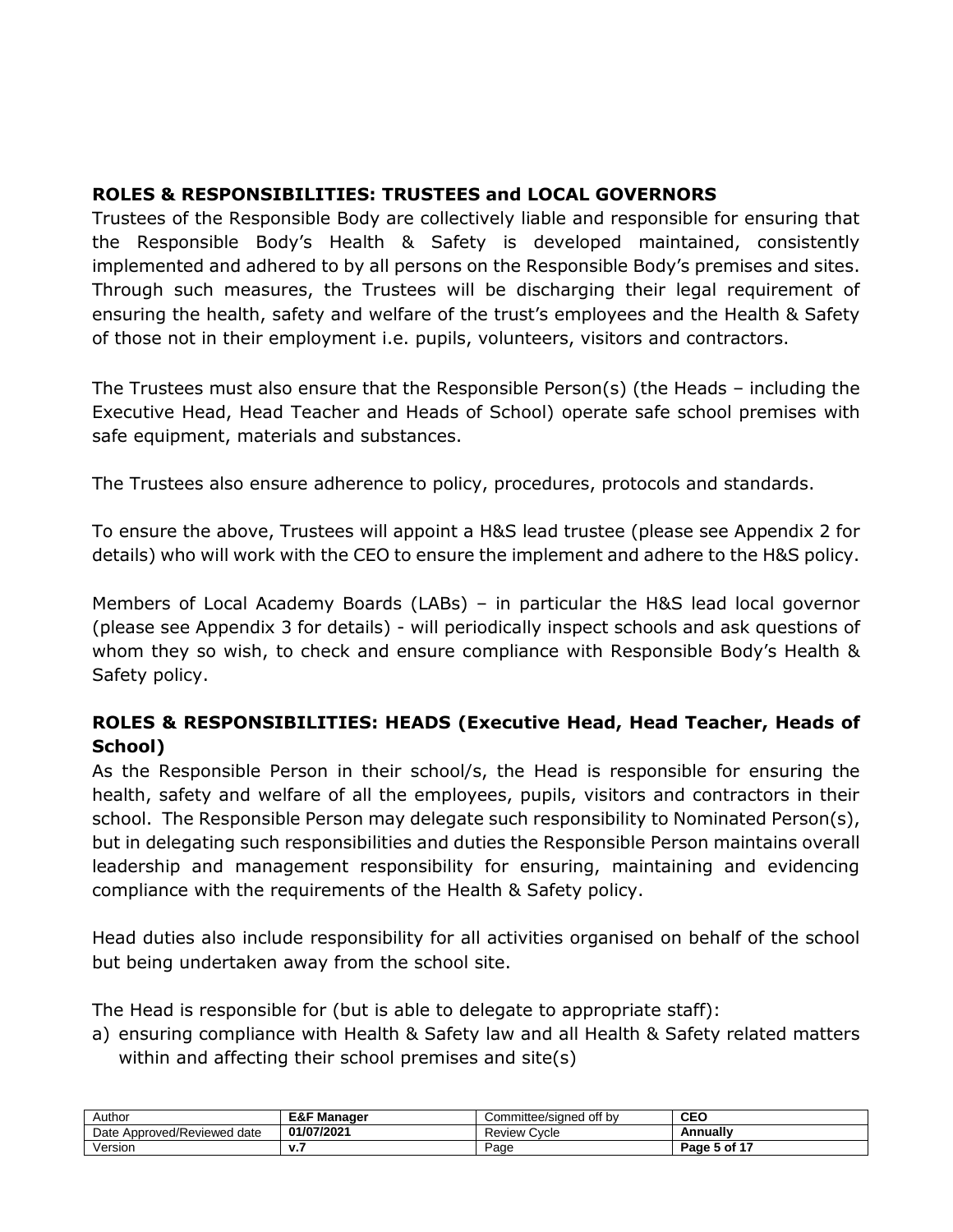- b) ensuring effective communications on Health & Safety matters exist between the school and nominated Health & Safety Specialists: Strictly Education and Safesmart;
- c) providing the Responsible Body with an annual report on matters affecting Health & Safety within the school via the LAB/Secondary Board;
- d) together with school staff, assessing and controlling the risks to persons, from hazards within the school, and any of its activities, wherever they are undertaken;
- e) providing equipment and articles for the school that are adequate for their intended use, are correctly serviced and properly maintained;
- f) ensuring hazardous substances, i.e. cleaning substances, are properly used, stored, labelled and disposed of;
- g) maintaining first aid and accident reporting systems that are determined by the Responsible Body (the Trust);
- h) determining and identifying the Health & Safety training need of employees and arranging for the delivery of relevant training and ensuring it has been done;
- i) bringing to the attention of the Responsible Body, any matter of Health & Safety that cannot be resolved or is of substantial or imminent danger to any person, via the CEO;
- j) notifying all employee and pupils of any new hazards and risks, the control measures and safe systems of work.
- k) ensuring all employees know how and where to report an accident, near miss or hazardous situation;
- l) liaising with contractors, or their representative, undertaking work on the school site, to ensure the health and safety of any persons engaged or exposed to potential hazards;
- m)ensuring arrangements for fire prevention within the school are adequate and that suitable arrangements are in place for testing the fire alarm systems, firefighting equipment, emergency lighting etc. and that records are systematically and accurately maintained;
- n) ensuring adequate fire drills, and intruder drills are carried out and their results recorded;
- o) reviewing risk assessments for Educational Visits;
- p) keeping the Responsible Body's Health & Safety policy under review and bring any proposed amendments to the notice of members of the LAB, the Chief Executive and the Responsible Body;
- q) ensuring that adequate emergency procedures exist in relation to fire, gas leak, intruder etc.;
- r) reviewing risk assessments undertaken by staff.

#### **ROLES & RESPONSIBILITIES: SLT MEMBER** (usually the Deputy Head)

| Author                         | <b>E&amp;F Manager</b> | off by<br>Committee/signed | <b>CEO</b>               |
|--------------------------------|------------------------|----------------------------|--------------------------|
| Approved/Reviewed date<br>Date | 01/07/2021             | Cycle<br>Review            | Annuallv                 |
| Version                        | v.,                    | Page                       | $-$ e 6 of 1 $-$<br>Page |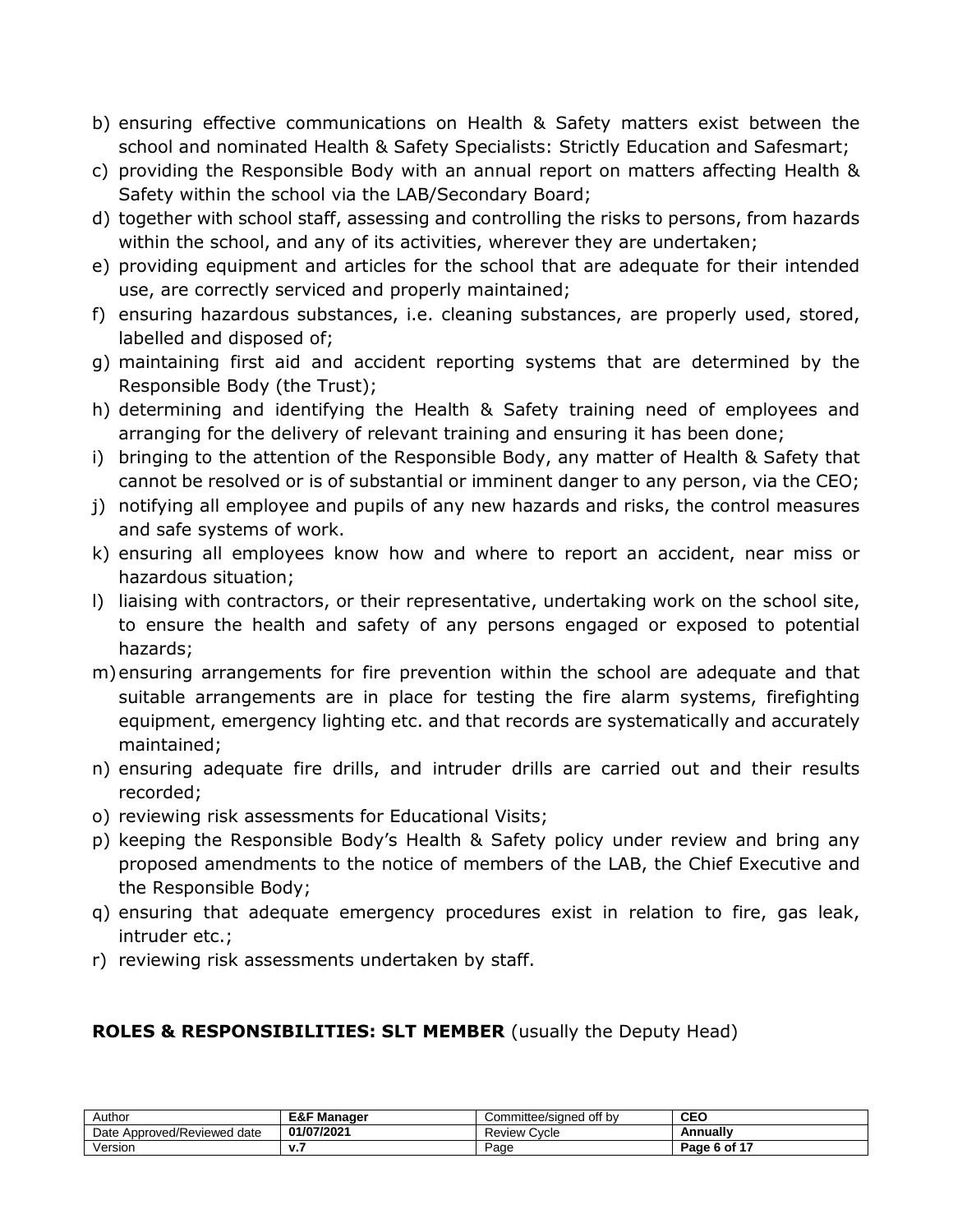SLT members, will assume the duties of the Head when deputising for the Head in matters of Health and Safety. It is therefore important that the SLT member is fully familiar with all aspects of the Health & Safety policy. The SLT member is responsible for arranging any necessary training identified through appraisals to meet Health & Safety requirements.

#### **ROLES & RESPONSIBILITIES: TEACHERS**

a) Teachers are responsible for the creation and completion of risk assessments for educational visits and class based activities, these are to be reviewed by the Head.

### **ROLES & RESPONSIBILITIES: ALL EMPLOYEES**

All employees are to be familiar with the organisation's Health & Safety policy and:

- a) ensure that they work in a safe manner and without risking injury to themselves, pupils, other staff or visitors;
- b) co-operate with their employer by adhering to the Health & Safety policy and related policies, advice, instructions, protocols and procedures;
- c) reporting any unsafe practices including accidents, near misses and hazardous situations;
- d) contributing to achievement of, adherence to, and improvement of Health & Safety standards;
- e) need to access manual handling training on an annual basis, on SmartLog, to risk assess an activity prior to lifting an item, (this may be done on the job rather than via a written risk assessment);
- f) adhere to the organisation's associated Health & Safety policies, e.g. Lone Working Policy.

#### **ROLES & RESPONSIBILITIES: SITE MANAGER**

The Site Manager will ensure:

- a) staff within their control are adequately trained or instructed to perform the duties for which they are employed;
- b) the COSHH/DSEAR assessments have been carried out, are up to date, and the assessment sheets are available to staff who need them;
- c) all staff using chemicals, dangerous substances and working in explosive atmospheres have been informed of the dangers from the chemicals/substances they use/area that they work in, and the control measures (such as training) that are in place to prevent them from being harmed;
- d) all staff using chemicals are informed of the first aid treatment required in the event of them coming into contact with chemicals;
- e) risk assessments have been carried out on all hazardous activities undertaken by the department i.e. using ladders, entering boiler rooms etc.

| Author                         | <b>E&amp;F Manager</b> | Committee/signed off by | <b>CEO</b>   |
|--------------------------------|------------------------|-------------------------|--------------|
| Approved/Reviewed date<br>Date | 01/07/2021             | <b>Review Cycle</b>     | Annually     |
| Version                        | v.,                    | Page                    | Page 7 of 17 |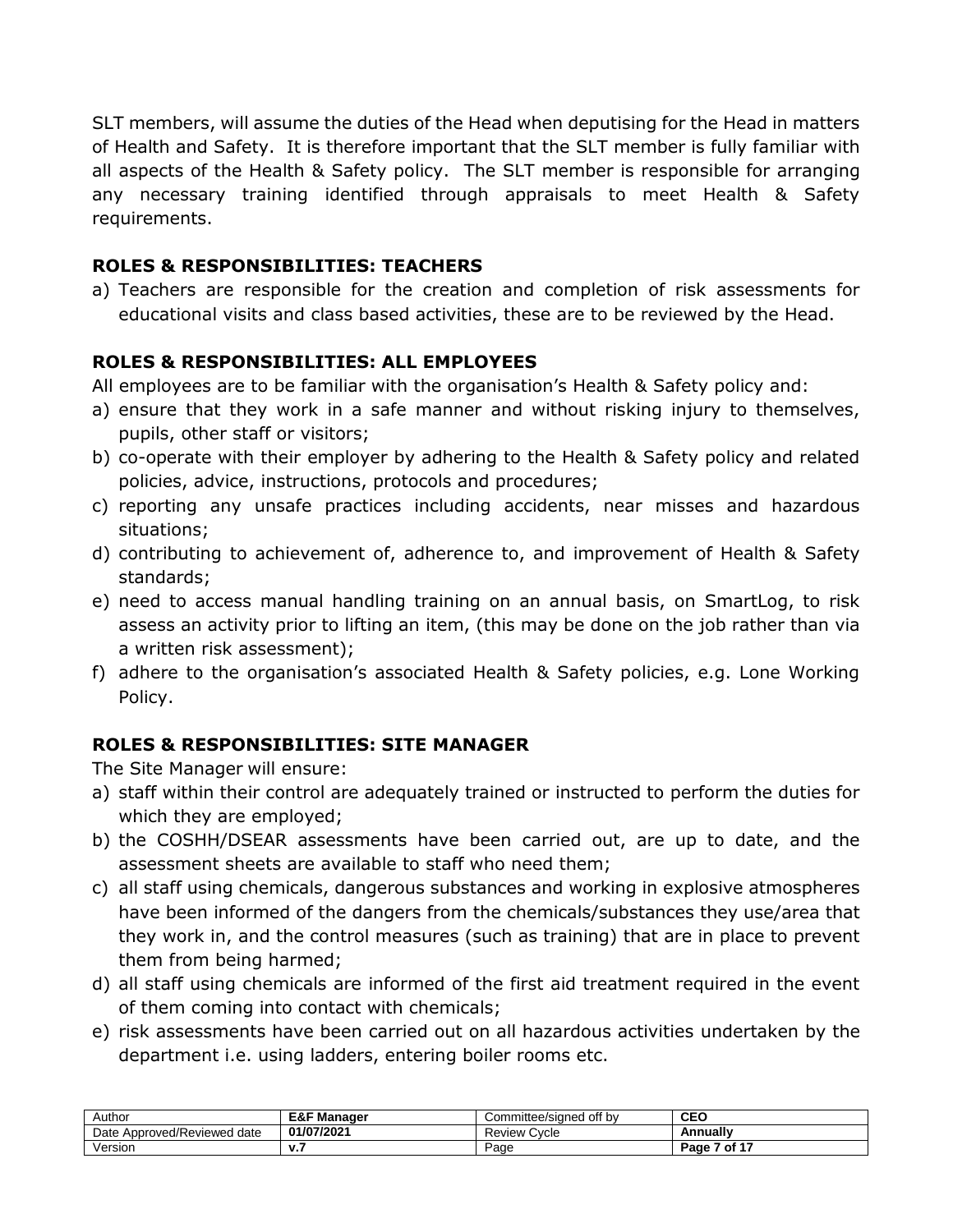- f) responsible for ensuring all necessary statutory maintenance and testing is undertaken with regards to Health & Safety.
- g) responsible for inducting new staff with regards to manual handling and facilitates refresher training.

# **Arrangements**

#### **TRUST HEALTH & SAFETY REPRESENTATIVES**

- a) The Trustees, Head and members of the Local Academy Boards recognise the role of the Health & Safety Committee;
- b) There is a distinct Trust-wide Union group, which includes agenda items relating to the health, safety and welfare of employees, with the CEO currently acting as Chair (please see Appendix 1 for further details);
- c) Health & Safety Representatives, (union reps or specific named individuals) must be allowed to:
	- investigate accidents, near misses and potential hazards;
	- investigate complaints about matters relating to health, safety and welfare;
	- make representations to the employer about such matters arising from such complaint, and such investigation and on general issues affecting health, safety and welfare in the workplace;
	- carry out inspections within directed time, but wherever practicable outside of teaching time.

## **HEALTH & SAFETY COMMITTEES**

(Please see Appendix 1 for further details)

- a) The Trust Health & Safety Committee, which is managed by the Operations Manager meet once a term regarding Health & Safety across the Trust. Their focus is on the operational and site management side of Health & Safety promoting thorough and effective operational practice, cascading learning and practice, advising and supporting colleagues to resolve issues of concern;
- b) The Health & Safety Committee is comprised of the following representatives:
	- Trust Chief Financial Officer;
	- Trust Operations Manager;
	- School Health & Safety Co-ordinators;
	- Site Managers;
	- Other Staff representatives as required;

| Author                         | <b>E&amp;F Manager</b> | Committee/signed off by | <b>CEO</b>   |
|--------------------------------|------------------------|-------------------------|--------------|
| Approved/Reviewed date<br>Date | 01/07/2021             | Cycle<br>Review         | Annuallv     |
| Version                        | v.,                    | Page                    | Page 8 of 17 |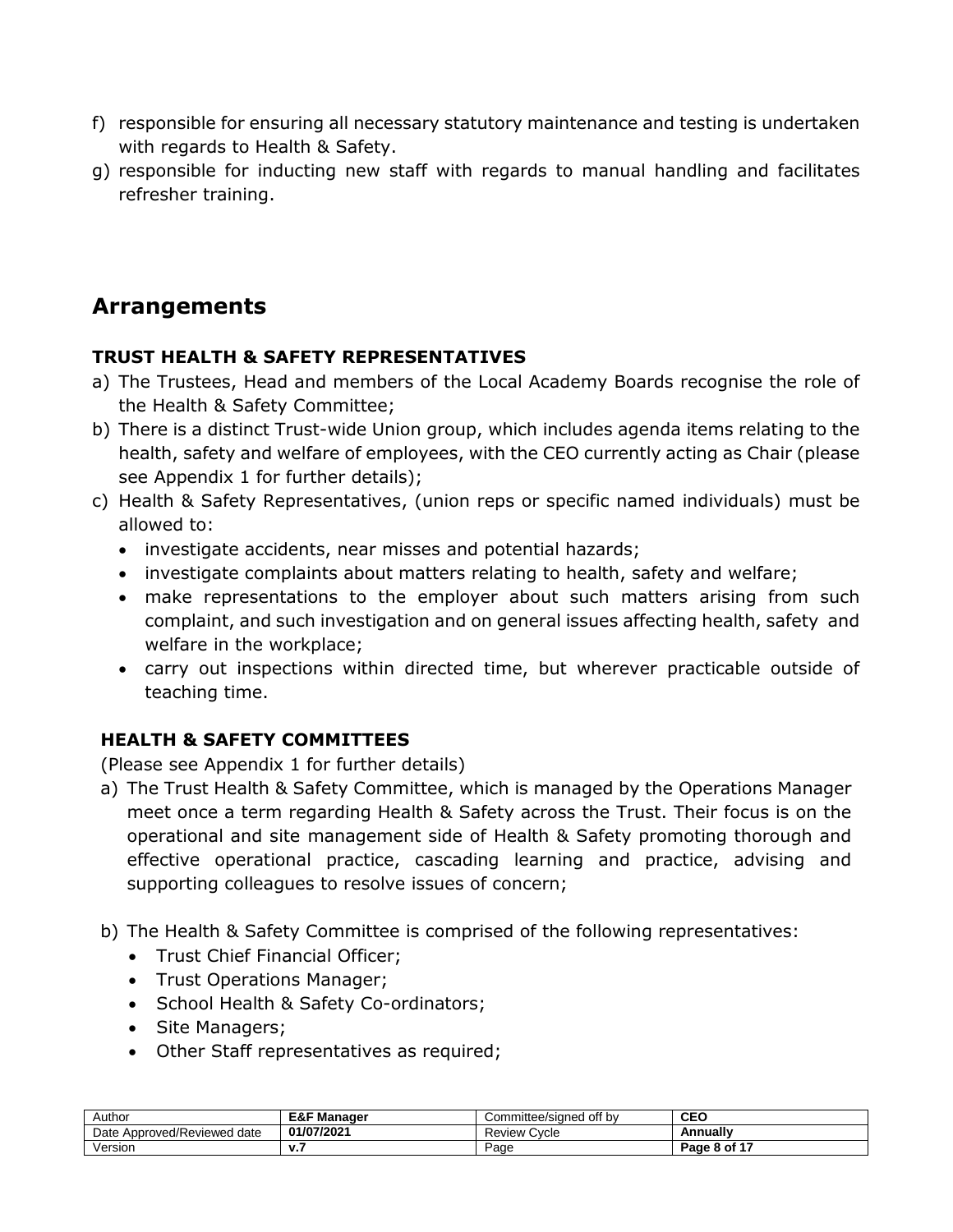- Employee trade union representative is welcomed
- c) In addition, each school has a 'Safer Site Group' to discuss local site related short term projects/improvements to support rapid change and provide rigorous oversight and on-going improvement. The membership, frequency and agenda are set by the school but is convened by the Head of School, Trust Executive Head or Head Teacher.

#### **HEALTH & SAFETY POLICIES AND PROCEDURES**

The school will adopt the Trust's arrangements or, where necessary, establish its own arrangements, which will be set out in a manual with supporting policies (if required), for addressing the following areas:

- Visitors To The School (Including Parents)
- Contractors
- Education
- Fire Safety
- Asbestos Management
- Legionella
- Reporting Accidents, Incidents, Near Misses and Hazardous Situations
- Notification of New Hazards Or Risks; Their Control Measures and Safe Systems of Work
- Coping With The Sudden Death Of A Pupil
- Risk Assessments Procedure
- First Aid
- Administration of Medicines
- Wellbeing & Stress Management
- Drugs & Alcohol
- Lone Working
- Display Screen Equipment
- Health & Safety Training
- Work Equipment
- COSHH and DSEAR
- Housekeeping
- Off Site Visits
- New & Expectant Mothers
- Lettings Policy
- Security & Traffic Management
- Critical Incidents

| Author                         | <b>E&amp;F Manager</b> | Committee/signed off by | <b>CEC</b>   |
|--------------------------------|------------------------|-------------------------|--------------|
| Approved/Reviewed date<br>Date | 01/07/2021             | <b>Review Cycle</b>     | Annually     |
| Version                        | . .                    | Page                    | Page 9 of 17 |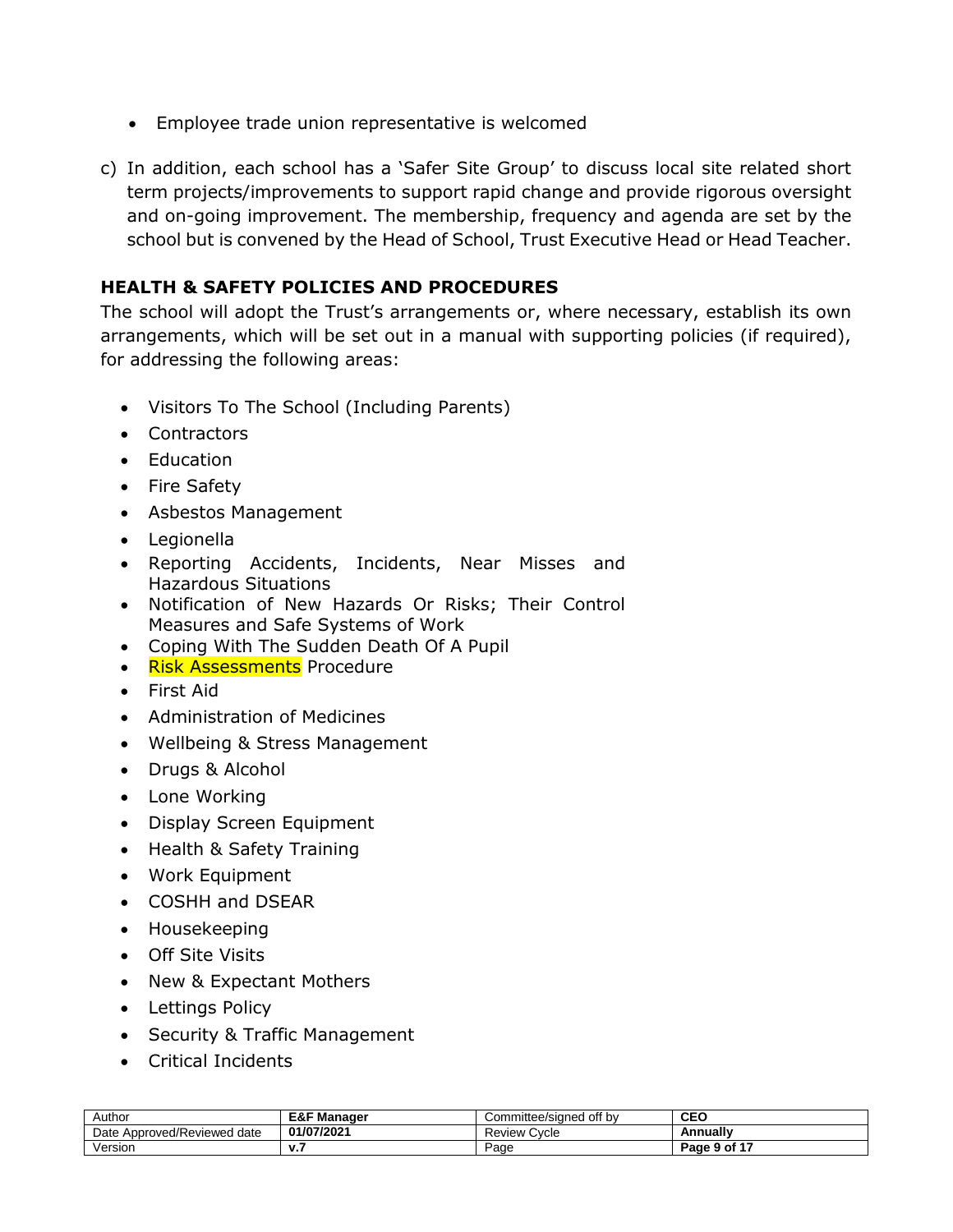Monitoring

### **Appendix 1**



# Health & Safety Groups

Building on the excellent H&S practice of schools during the last 12 months of the pandemic, the Trust continues with H&S as a priority. This will ensure that the enhanced H&S-aware culture and operations are maintained and fully embedded into all aspects of the Trust and schools' working.

To support this, each school's LAB and the trust board has identified an H&S lead governor, ensuring knowledgeable scrutiny for H&S in the school. Each school has also identified a senior leader (this could be the Head or their delegated representative) who will maintain the oversight of H&S for the school - the HSL. This person will have the authority to agree priorities and take actions forward.

#### **Trust-wide Health & Safety Network Group**

Lead H&S governors and HSLs will work together and attend the termly (three times a year Trust-wide H&S Group, convened by the H&S trustee, and attended by the CFO/CEO.

This group will enhance H&S governance and practice, agree joint work and investments, underscoring its cultural importance; offer opportunities to reflect on school-based practice and Trust support; and, share training and learning across the Trust. The group will also provide informal support to one another - at HSL and governance level.

## **Other H&S groups**

| Author                                   | E&F Manager | Committee/signed off by | <b>CEO</b>    |
|------------------------------------------|-------------|-------------------------|---------------|
| <b>Approved/Reviewed</b><br>Date<br>date | 01/07/2021  | Cycle<br>Review         | Annually      |
| √ersion                                  |             | Page                    | Page 10 of 17 |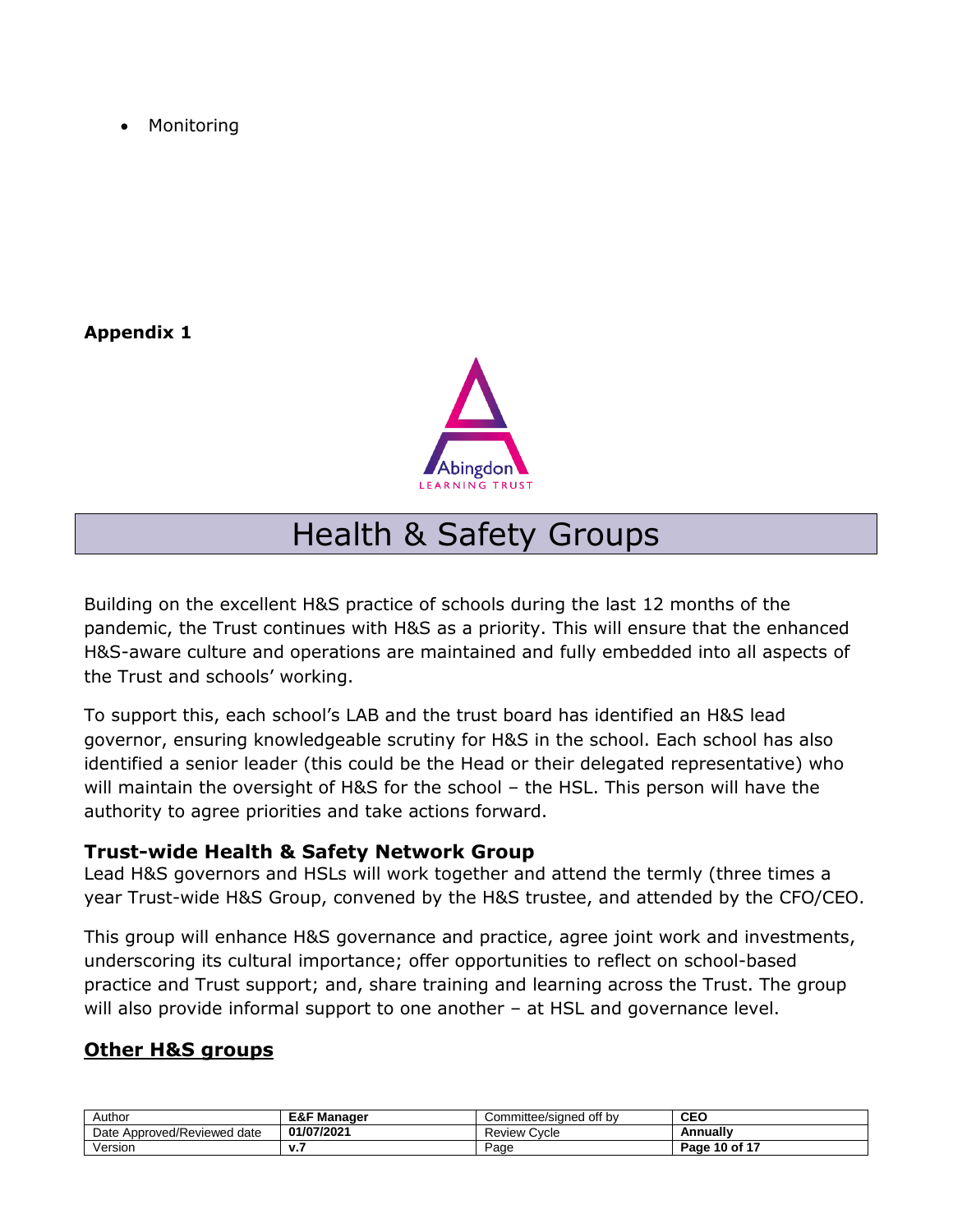There is a **Trust-wide Union Reps Group** (consisting of teaching and support staff unions reps from all three schools) where H&S can be directly raised and discussed with the CEO providing a two-way route for raising awareness and promoting compliance. This group is convened by the CEO.

It is also recommended that each school sets up their own **'School Safer Site'** group, modelled on that currently running in Fitzharrys School. This would be focussed on short term improvements/ projects to support rapid change and provide rigorous oversight and on-going improvement. The membership, meeting frequency and agenda to be set by the school. The group to be convened by the Head of School, Executive Head or Head Teacher.

**Trust H&S Committee** focusses on the operational and site management aspects of H&S in schools, attended by Site Managers and others as relevant, and convened by the Trust Operations Manager. This group shares and promotes thorough and effective operational practice, cascading learning from training and practice, advising and supporting colleagues to resolve issues of concern.



#### **Abingdon Learning Trust Health & Safety Network Group**

**Authority**: The group is established under the terms of the Trust's Health & Safety (H&S) Policy and operates as:

| Author                                    | 下 Manaαer<br>ᆮᇰᆮ<br>⊏&r | Committee/signed off by | <b>CEO</b>                  |
|-------------------------------------------|-------------------------|-------------------------|-----------------------------|
| <b>Approved/Reviewed</b><br>Date<br>⊦date | 01/07/2021              | Review \<br>Cycle       | Annually                    |
| /ersion                                   | v.,                     | Page                    | $\cdot$ of $4^-$<br>Page 11 |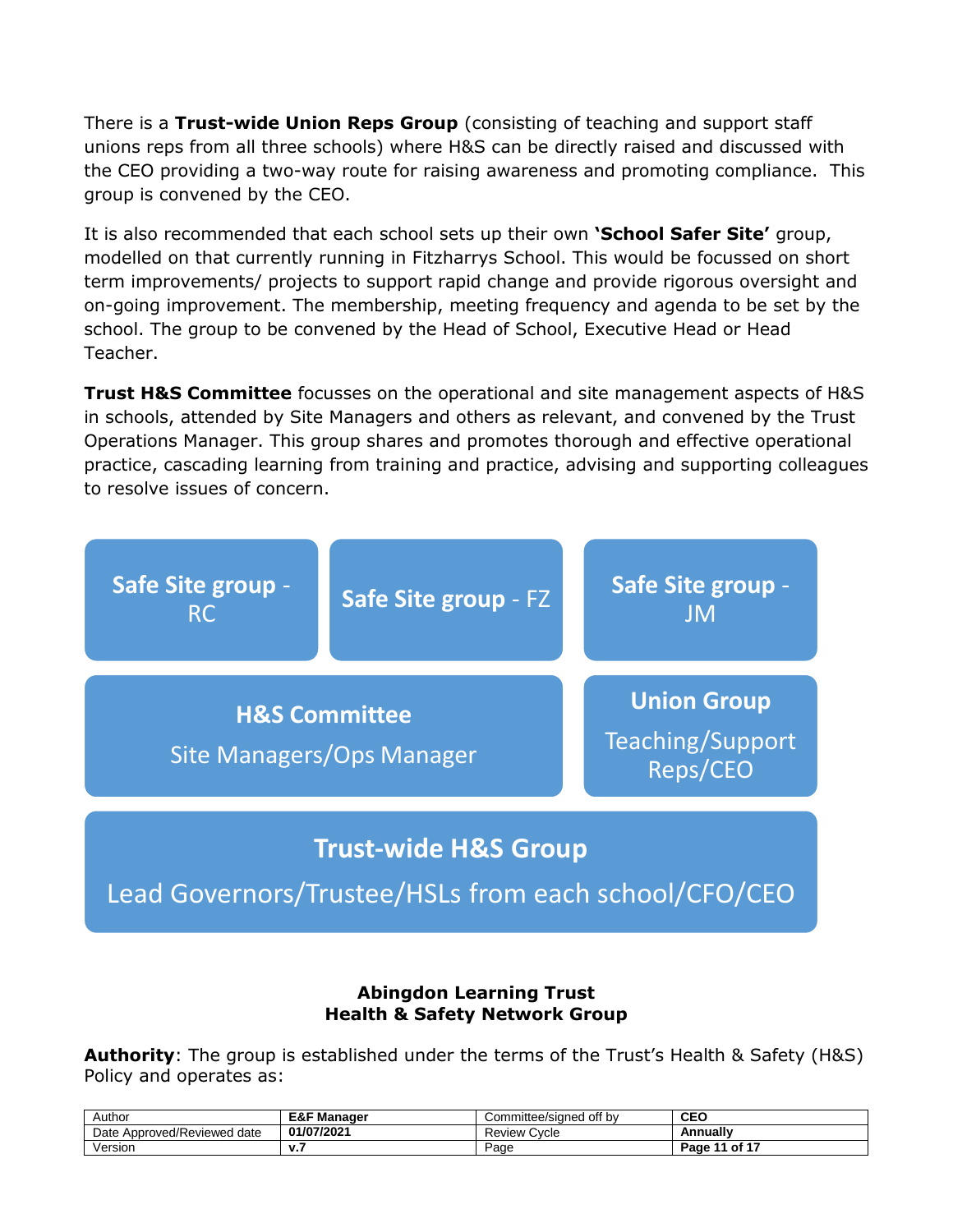- A governance group: focused on ethos (culture), strategy and assurance
- A Trust wide group: focused on collaboration and mutual support stronger together

**Purpose**: reflecting the importance and priority that the Trust places on H&S the Group has been established to contribute to and oversee strategies and initiatives that:

- Promote and prioritise a H&S culture as a fundamental part of decision making, action planning and operations;
- Identify, share and promote good practice in H&S across the Trust (including training)
- Agree joint investments/initiatives and collaboration to address issues of concern and drive continual improvement
- Provide support and informal supervision to ensure statutory compliance
- Identify, prioritise and work to address the H&S risks faced by the Trust and its schools

**Activities**: will include but are not limited to:

- Contribute to policy and delegation reviews to ensure clarity of purpose and roles;
- Receive and consider school and Trust H&S audits/reviews to identify opportunities for working together to improve practice;
- Agree, prioritise and monitor the progress of Trust H&S improvement plans:
- Review significant incidents (internal or external) to identify and apply lessons learned;
- Offer a safe forum for solution focussed discussion of issues of concern;
- Undertake an annual review of the group's work to assess impact and recommend actions for future approaches.

#### **Membership**:

- H&S Trustee (Chair)
- Chief Executive Officer/Chief Finance Officer
- Trust Central Team representative
- H&S Lead (HSL) for each School in the Trust
- H&S Governor for each School in the Trust

#### **Meeting frequency and reporting**:

- The group will normally meet once per term (3 times per year) with additional meetings agreed by members if required;
- Reports will be in the form of meeting notes available to all group members in support of responsibilities to progress actions and to liaise with and report to school leadership and governance groups.

| Author                              | <b>E&amp;F Manager</b> | Committee/sianed off bv: | <b>CEO</b>       |
|-------------------------------------|------------------------|--------------------------|------------------|
| Approved/Reviewed<br>Date<br>l date | 01/07/2021             | Cycle<br>Review          | Annually         |
| Version                             | v. 1                   | Paɑe                     | of 17<br>Page 12 |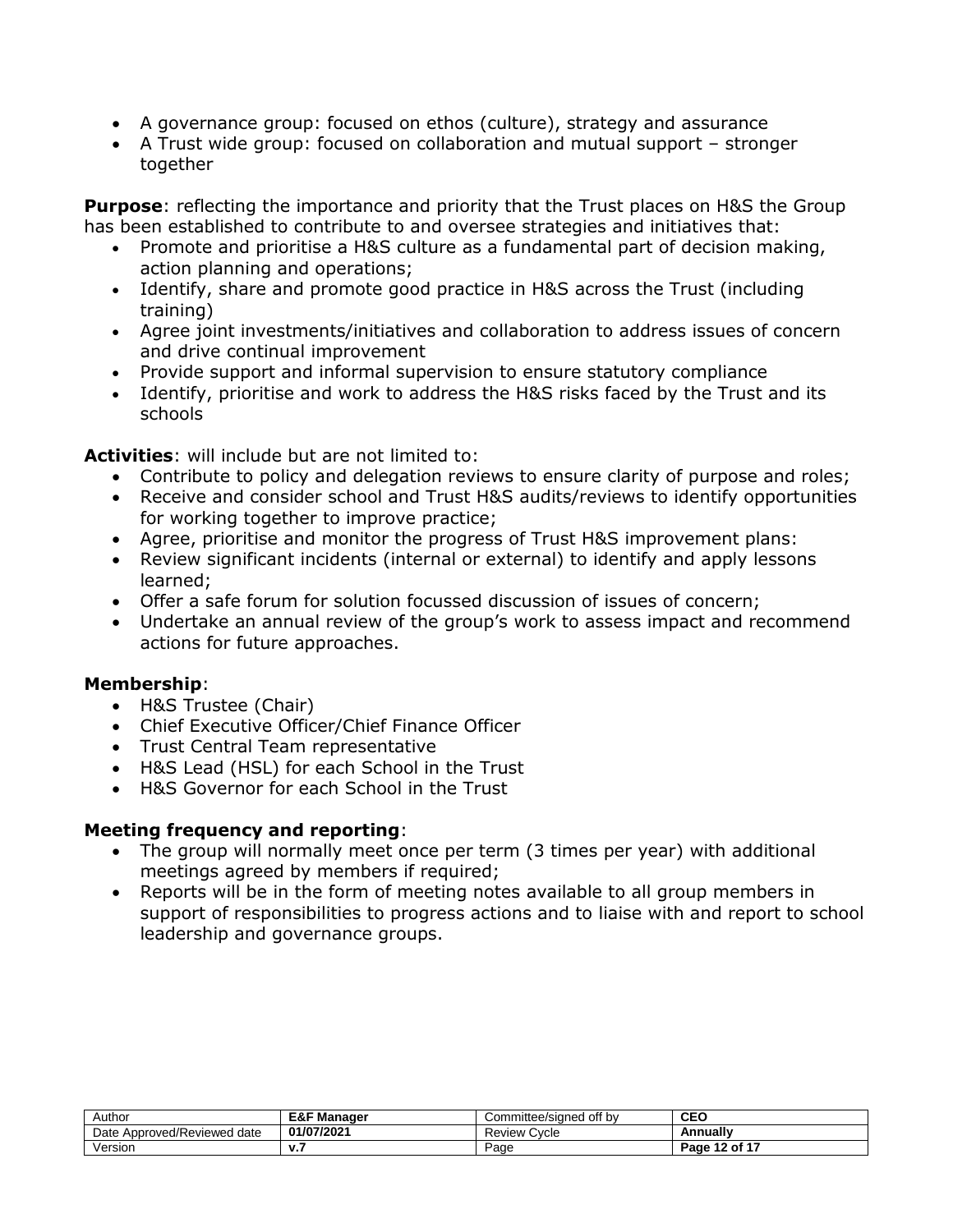**Appendix 2**



# Trustee - Health & Safety Lead role

**D** Delegated to Lead Trustee **R** Make Recommendations to Trust Board **General responsibilities:**

| Undertake appropriate training. In order to fully understand the role including,  |   |
|-----------------------------------------------------------------------------------|---|
| where possible and appropriate, joining relevant staff training to keep updated;  |   |
| Convene and chair the Trust-wide H&S network group meetings: including H&S        | D |
| local governors, Heads (or their SLT representative for H&S), Secondary Director, |   |
| CFO and CEO. The Operations Manager to attend                                     |   |
| Keep under review the Health and Safety Policy for the Trust                      | D |
| Report to the Trust Board, through the Compliance Committee, on H&S risks, the    | R |
| effectiveness of H&S arrangements and the progress of improvement plans,          |   |
| including site visits                                                             |   |
| Annually receive and consider recommendations arising from Trust wide audits;     | R |
| ensure appropriate development and improvement plans result from audits; monitor  |   |
| the progress of and as a result, make recommendations to the board with regard to |   |
| H&S improvement plans?                                                            |   |

#### **Policies and Documents relevant to this role:**

- Trust Emergency Plan / Business Continuity Plan
- Trust Health and Safety Policy
- Trust Risk Register premises, equipment and training risks

| Author                            | <b>E&amp;F Manager</b> | off by<br>Committee/sianed | <b>CEC</b>         |
|-----------------------------------|------------------------|----------------------------|--------------------|
| Approved/Reviewed<br>Date<br>date | 01/07/2021             | <b>Review Cycle</b>        | Annually           |
| Version                           | ,,,                    | Page                       | of 17 ،<br>Page 13 |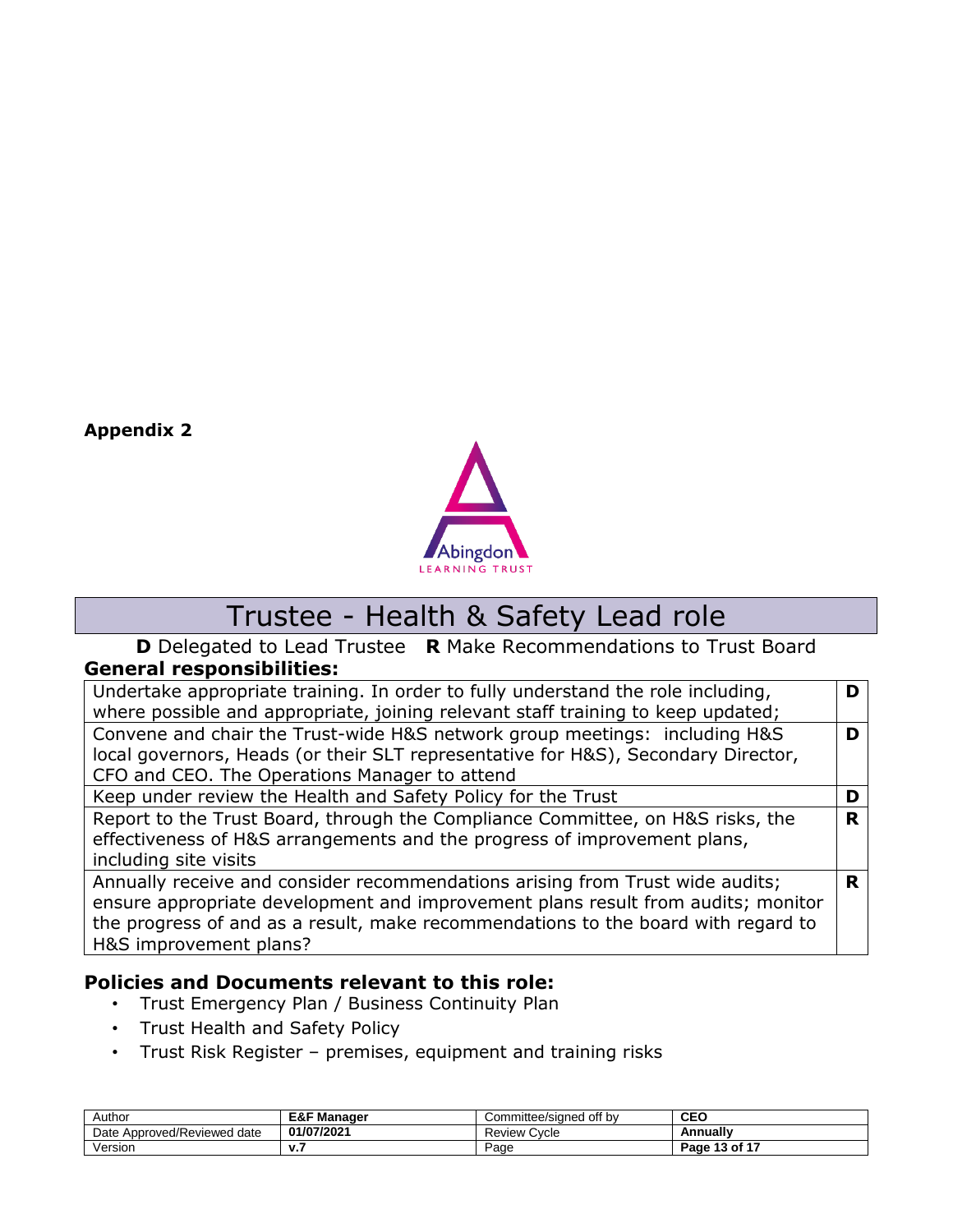Advice and support is available from the Trust's Operations Manager, Martine Rhodes; CFO, Zoe Bratt and from the CEO, Fiona Hammans. The Clerk to the Trust can also provide support about what is delegated from the Trust to schools and local governors. **Duties:**

#### **Condition and suitability of premises Condition and suitability of equipment**

| Condition and suitability of equipment                                                 |    |
|----------------------------------------------------------------------------------------|----|
| To assist the CEO and executive, and discharge the responsibilities of the trust board | D  |
| on matters relating to H&S of the trust's premises and grounds, security and           |    |
| environment.                                                                           |    |
| Escalate H&S concerns to the trust board as appropriate. For example, where LABs       | R. |
| have concerns that require trust intervention.                                         |    |
| Ensure that all policies and procedures relating to health & safety, buildings and     | R  |
| visits are reviewed and amended at Trust level, through the Compliance Committee       |    |
| Review the Trust Emergency Management Plan / Business Continuity Plan and report       | D  |
| to the board via the Compliance committee.                                             |    |
| Ensure that H&S information and approaches inform and are part of Board decisions      | R. |
|                                                                                        |    |
| Behaviour of employees or others involved                                              |    |
| (pupils, students, visitors, contractors)                                              |    |
| Monitor and evaluate Trust reviews (including engagement and or compliance             | D  |
| concerns) and assist the CEO in developing and promoting resulting action plans        |    |
| Dramata training appartunities for trustees in HQC                                     | D  |

Promote training opportunities for trustees in H&S **R** Ensure there are agreed procedures for reporting any concerns including through the Whistleblowing Policy **D**

| Author                            | <b>E&amp;F Manager</b> | Committee/signed off by | CEO           |
|-----------------------------------|------------------------|-------------------------|---------------|
| Approved/Reviewed<br>Date<br>date | 01/07/2021             | Review C<br>Cycle       | Annually      |
| Version                           | . .                    | Page                    | Page 14 of 17 |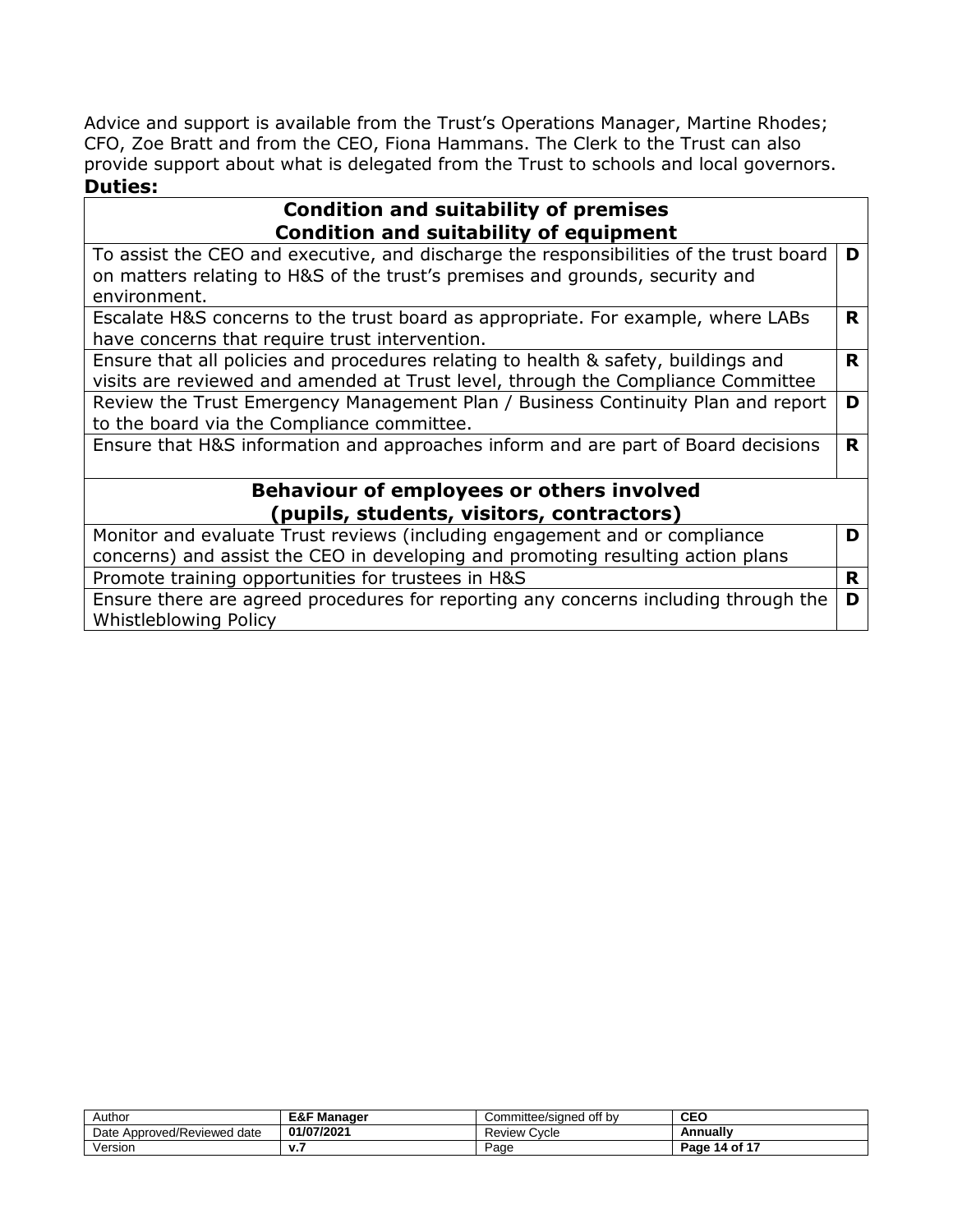**Appendix 3**



# Local Governance - Health & Safety Lead role

#### **D** Delegated to Lead Trustee **R** Make Recommendations to Trust Board **General responsibilities:**

| Undertake appropriate training. In order to fully understand the role including,  |   |
|-----------------------------------------------------------------------------------|---|
| where possible and appropriate, joining relevant staff training to keep updated   |   |
| Attend and contribute to the Trust-wide H&S network group meetings                |   |
| Consider the advice and recommendations and the H&S Policy supplied by the Trust; | D |
| Keep under review the Health and Safety Policy for the School                     |   |
| Annually receive and consider recommendations arising from school audits; ensure  | R |
| appropriate development and improvement plans result from audits; monitor the     |   |
| progress of improvement plans and make appropriate recommendations to the LAB     |   |
| Report to the LAB on H&S risks, the effectiveness of H&S arrangements and the     |   |
| progress of improvement plans, including undertaking site visits.                 |   |

## **The lead governor role falls into three areas of oversight and scrutiny:**

- 1. Condition and suitability of premises
- 2. Condition and suitability of equipment

| Author                              | <b>E&amp;F Manager</b> | Committee/sianed off bv | <b>CEO</b>    |
|-------------------------------------|------------------------|-------------------------|---------------|
| Approved/Reviewed<br>Date<br>l date | 01/07/2021             | <b>Review Cycle</b>     | Annually      |
| Version                             | v.,                    | Page                    | Page 15 of 17 |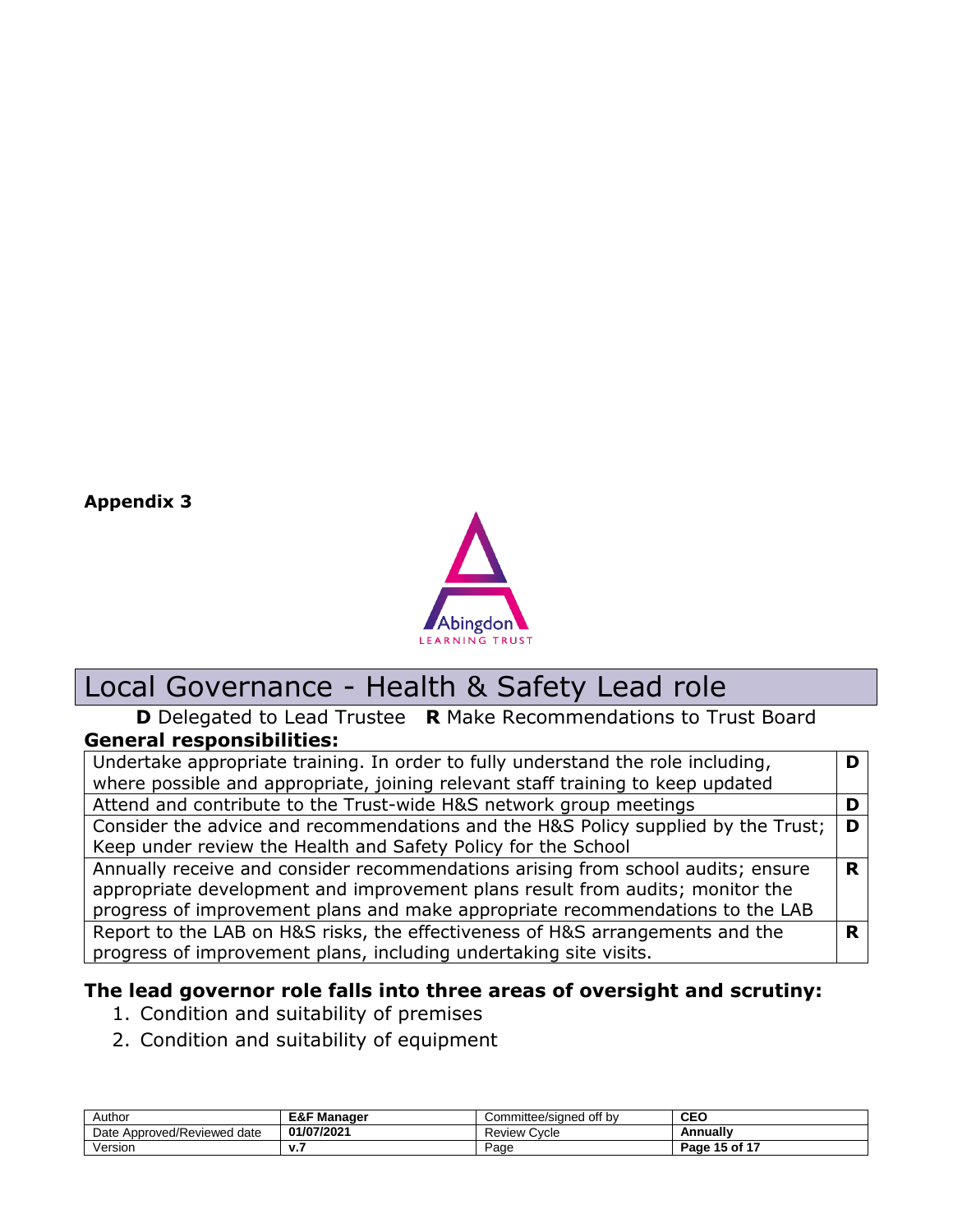3. Behaviour of employees or others involved (pupils, students, visitors, contractors)

## **Policies and Documents relevant to this role:**

- School Accessibility Plan
- School Emergency Plan / Business Continuity Plan
- School Health and Safety Policy (based on the Trust's H&S model policy)
- Premises documents (for example, Asbestos Management Procedures)

Advice and support is available from the Trust's Operations Manager, Martine Rhodes, the CFO, Zoe Bratt, and from the Health and Safety trustee, Lynn Fathers. The Clerk to the LAB can also provide support about what is delegated to schools and local governors. **Duties:**

#### **Condition and suitability of premises Condition and suitability of equipment**

| condition and suitability of equipment                                                                                                      |    |
|---------------------------------------------------------------------------------------------------------------------------------------------|----|
| To assist the Head and discharge the responsibilities of the local academy board                                                            | D  |
| (LAB) on matters relating to H&S of the school premises and grounds, security and                                                           |    |
| environment.                                                                                                                                |    |
| To review the security requirements of the setting annually and make                                                                        | R. |
| recommendations to the LAB in line with professional advice.                                                                                |    |
| Work with the school to develop a long-term plan for improving the facilities and                                                           | R. |
| premises for staff, pupils and any other visitors or users of the premises for approval<br>by the LAB.                                      |    |
| Regularly review the H&S aspects of the school's Risk Register and report to the<br>LAB.                                                    | D  |
| Work with the school to ensure an annual inspection of the premises and grounds is                                                          | R. |
| carried out and reported; receive reports from staff and agree a statement of                                                               |    |
| priorities for maintenance and improvement (with reference to the Asset                                                                     |    |
| Management Plan), for LAB approval                                                                                                          |    |
| Seek assurance that Risk Assessments, including the annual fire risk assessment,                                                            | D  |
| are up to date, with clear lines of responsibility for procedures and actions. Report to                                                    |    |
| the LAB.                                                                                                                                    |    |
| To ensure that all policies and procedures relating to health & safety, buildings and<br>visits are reviewed and amended where appropriate. | R. |
| To agree, evaluate and review the schools Accessibility Plan                                                                                | R  |
| To ensure that clear Health and Safety checks and Risk Assessment details are                                                               | D  |
| outlined and complied with, prior to Educational trips and visits.                                                                          |    |
| Review the School Emergency Management Plan / Business Continuity Plan and                                                                  | D  |
| report to the LAB.                                                                                                                          |    |
| Behaviour of employees or others involved (pupils, students,                                                                                |    |
| visitors, contractors)                                                                                                                      |    |
| To monitor and evaluate safety outcomes produced regularly by the school (risk                                                              | D  |
| assessment reports/accident statistics/near misses.) Report any issues of concern                                                           |    |
| to the LAB.                                                                                                                                 |    |

| Author                           | <b>E&amp;F Manager</b> | Committee/sianed off bv | <b>CEO</b>    |
|----------------------------------|------------------------|-------------------------|---------------|
| . Approved/Reviewed date<br>Date | 01/07/2021             | <b>Review Cycle</b>     | Annually      |
| Version                          | v.,                    | Page                    | Page 16 of 17 |